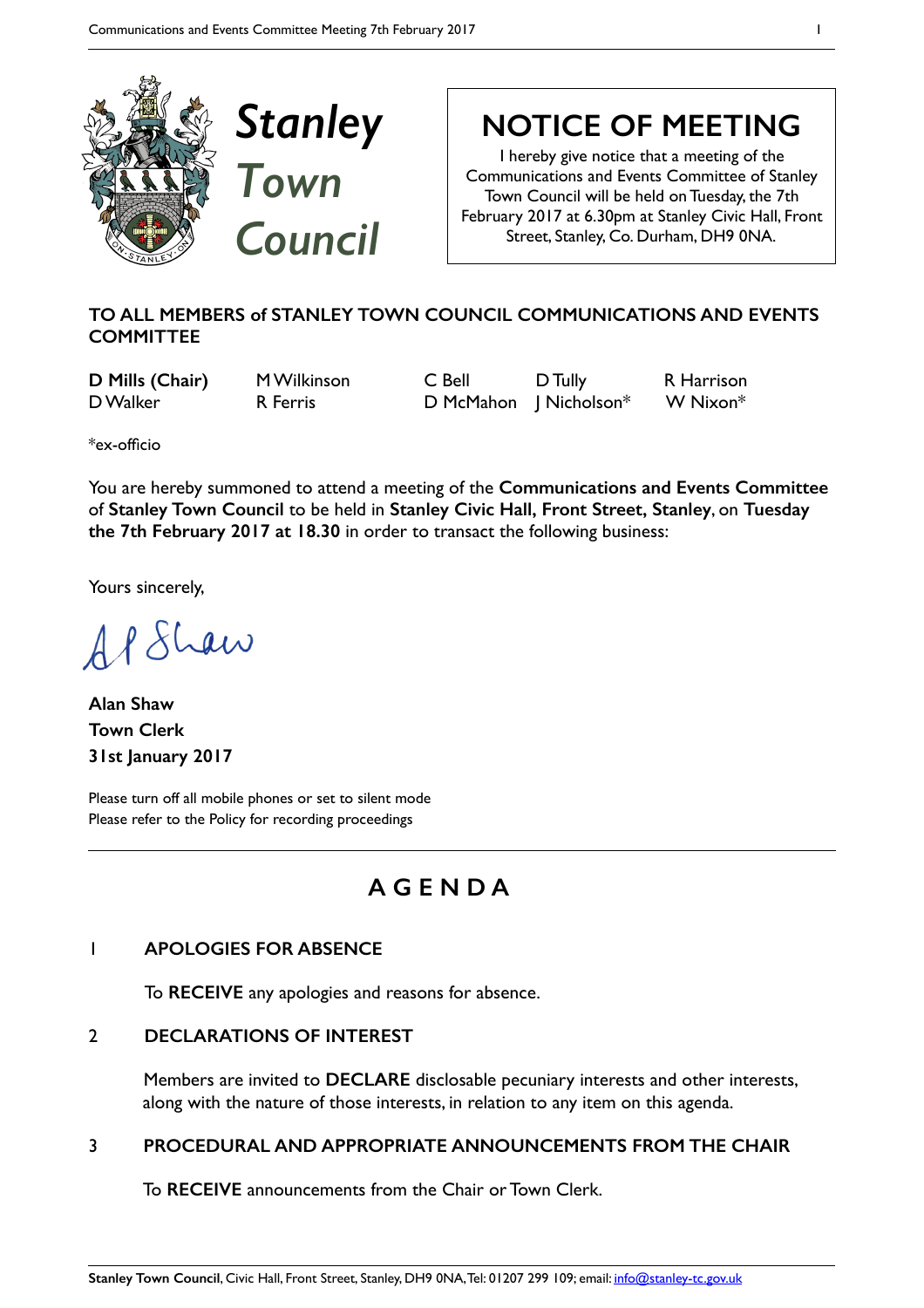#### 4 **PUBLIC PARTICIPATION**

An adjournment will be allowed at the direction of the Chairman to allow for public comment and response in relation to items on this agenda or to consider written questions from the public submitted in advance of the meeting (*Individuals will be permitted a maximum of three minutes each. Total time for this session is limited to fifteen minutes).*

#### 5 **CONFIRMATION OF MINUTES (ATTACHMENT A)**

To **APPROVE** as a correct record and sign the minutes of the Communications and Events Committee meeting held on 10th January 2017.

#### 6 **WORKING GROUP UPDATES**

Updates from Project Working Groups

#### **(i) A Year in Stanley - 18th January**

A meeting was held with Simon Green and Cllr Mills. Unfortunately, due to work commitments, Simon has advised that he will be unable to deliver the project at the present time. He passed on his thanks to the Council for their willingness to support the project but for the present time, given that the project was dependent on Simon's creative input, it will have to be put into abeyance.

#### **(ii) Blue Plaques - 24th January (ATTACHMENT B)**

The working group considered the existing arrangements and did not recommend any changes to the existing policy.

#### **(iii) Music Festival - 24th January**

The meeting was deferred and will be rearranged to report back to Committee at the next meeting.

#### **(iv) Community Newsletter - 25th January**

Next issue to be distributed before purdah, the Schedule going forward will be an issue in July introducing the new Council and one in October/ November to promote Christmas activities and one in March 2018.

Recommendations of the Working Group:

- (a) Turn the old postcard feature into a "then and now" with a contemporary picture at the same location
- (b) Invite memories of Stanley from residents and have a regular column Mary Wilkinson to provide copy for the first one from her 'ramblings'
- (c) Run the photo competition again but this time ask for smart phone pictures which show something different to traditional landscapes.
- (d) Distribution: Continue with royal mail as the group had doubts about the reliability and ability to hit every address of other private sector distributors. The Clerk will make enquiries with other providers.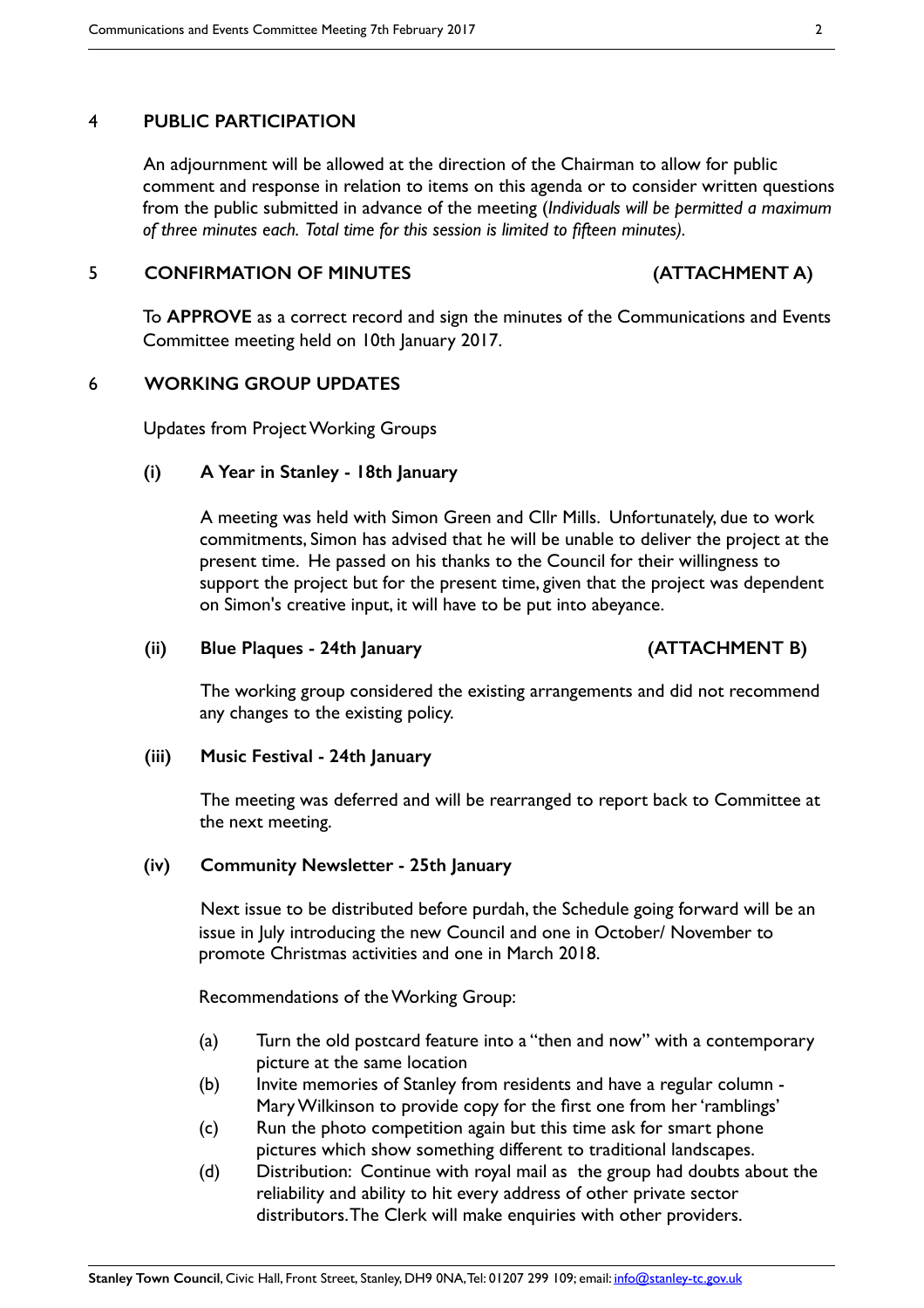#### **(v) Play in the Park - 25th January**

**(a)** The school holidays this year are from Friday 21st July to Monday 4th September. The decision of Council during the budget setting process was to run all of this year's Play in Park events during the school summer holidays. The working group **RECOMMENDS** holding the following number of Play in the Park events in each park:

| * Oakies                    |  |
|-----------------------------|--|
| * Annfield Plain            |  |
| * View Lane                 |  |
| * Craghead Millennium Green |  |
| * South Moor Memorial Park  |  |

The 5 midweek Play in the Park events will have a budget of £1800 per event. The 2 Sat Play in the Park events will have a budget of £3000 per event.

| Date                       | Park                                               |
|----------------------------|----------------------------------------------------|
| Wednesday 12th July 2017   | Craghead Millennium Green (part of Heaviside walk) |
| Wednesday 26th July 2017   | <b>Annfield Plain</b>                              |
| Wednesday 2nd August 2017  | View Lane                                          |
| Saturday 5th August 2017   | Oakies                                             |
| Wednesday 9th August 2017  | South Moor Memorial Park                           |
| Wednesday 16th August 2017 | <b>Oakies</b>                                      |
| Saturday 26th August 2017  | <b>Annfield Plain</b>                              |
| Wednesday 30th August 2017 | Craghead Millennium Green                          |

We have already confirmed that Jamie Clark funfairs can provide fun fair rides for all of these dates, other entertainment to be confirmed.

**(b)** We are being requested to consider providing an event at the conclusion of the Michael Heaviside Centenery Walk on Wednesday12th July 2017 at Craghead Millennium Green to celebrate the Centenary of his famous walk from Shield Row Station to Craghead after he was awarded the VC.

Adrian Cantle-Jones from Durham County Council will provide further details to Committee at the meeting.

#### **(vi) Moria Con - 26th January**

The Civic Hall will not be used for the event in 2017, unless the Civic Hall wishes to provide something on the day itself to take advantage of the extra footfall.

The project group have already booked the Louisa Centre for Saturday 29th July 2017. A breakdown of the estimated costs for the rest of the project is provided below: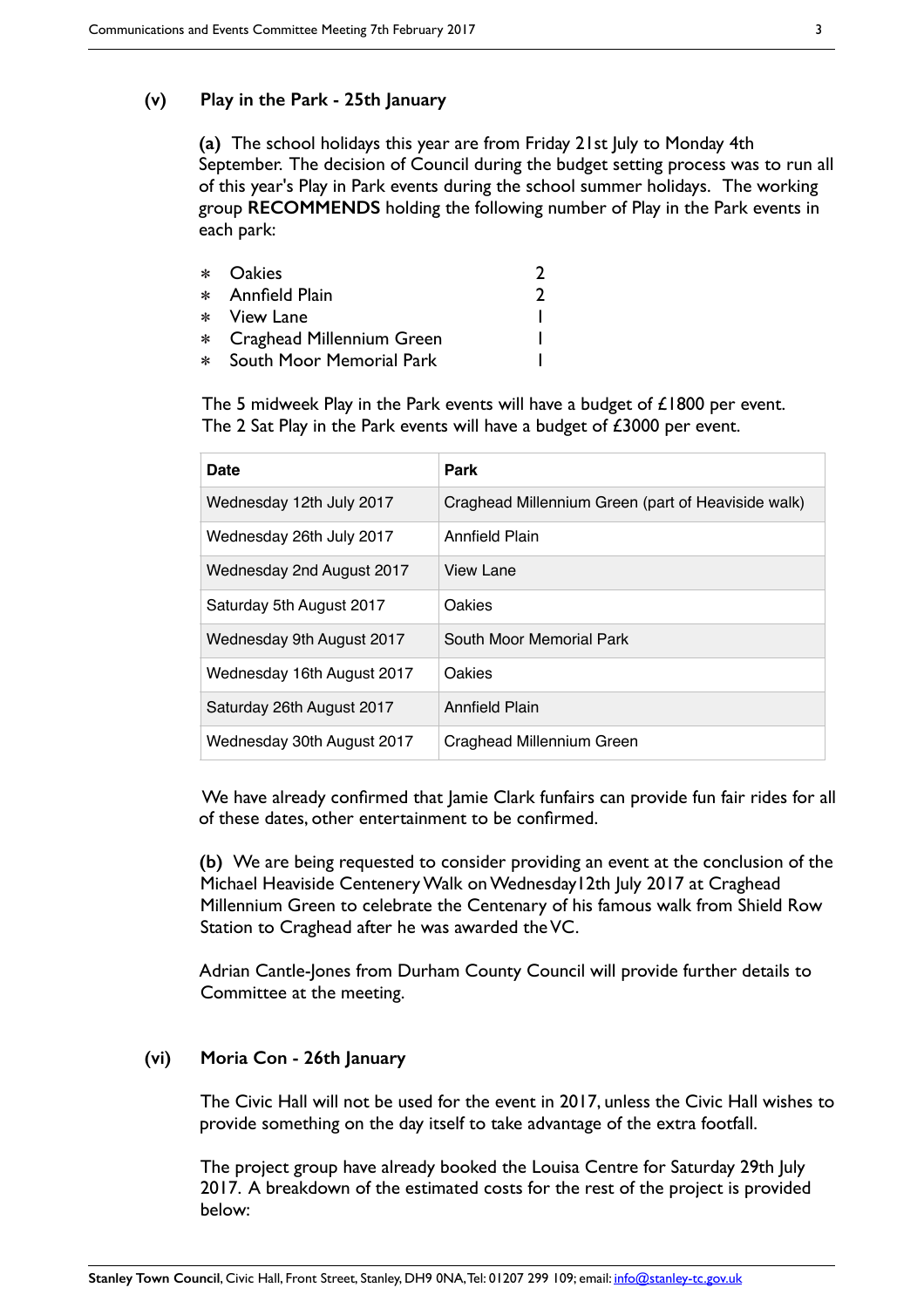| <b>Expenditure</b>                      | <b>Estimated Cost</b> | <b>Balance</b> |
|-----------------------------------------|-----------------------|----------------|
| Main Hall                               | £520                  | £4480          |
| $20 \times$ tables & 80 $\times$ chairs | £110                  | £4370          |
| <b>Practice Hall</b>                    | £160                  | £4210          |
| <b>Sports Hall Balcony</b>              | £50                   | £4160          |
| <b>Guests</b>                           | £2000                 | £2160          |
| Props                                   | £1400                 | £760           |
| <b>Sundries</b>                         | £200                  | £560           |
| Security                                | £500                  | £60            |

#### **(vii) Armed Forces Day - 31st January**

The update will be tabled at the meeting as the working group took place on the same day as the agenda was distributed.

Committee is requested to **CONSIDER** the updates from Working Groups and **AGREE** them or make **RECOMMENDATIONS** to Full Council, as appropriate.

#### 7 **WAYFINDING SIGNAGE ON THE SUSTRANS ROUTE**

Some time ago, the Town Council had a project to install signposting on the C2C route to direct people using the route towards the amenities in Stanley Town Centre.

The Town Clerk had been under the impression that the project was aborted, however the signs themselves were found in the Civic Hall during a recent clean up.

Cllr Thompson has been in discussion with Sustrans, who have stated that in order to install the signage, there would be some works required to the surfacing of the track at the five locations and posts would need to be installed to take the signs.

There is currently no budget allocated in the 2017/18 budget for this, however there is £6,250 allocated to 'A Year in Stanley', which is not now going ahead.

Committee is requested to **CONSIDER** this matter and **DECIDE** what to do.

#### 7 **DATE, TIME AND VENUE OF NEXT MEETING**

Tuesday, 4th April 2017, 18.30 at the Civic Hall

*In accordance with the Public Bodies (Admission to Meetings) Act 1960, members of the public and press are welcome to attend the meeting. Members of the public will only be permitted to speak at the beginning of the meeting during Public Question Time.*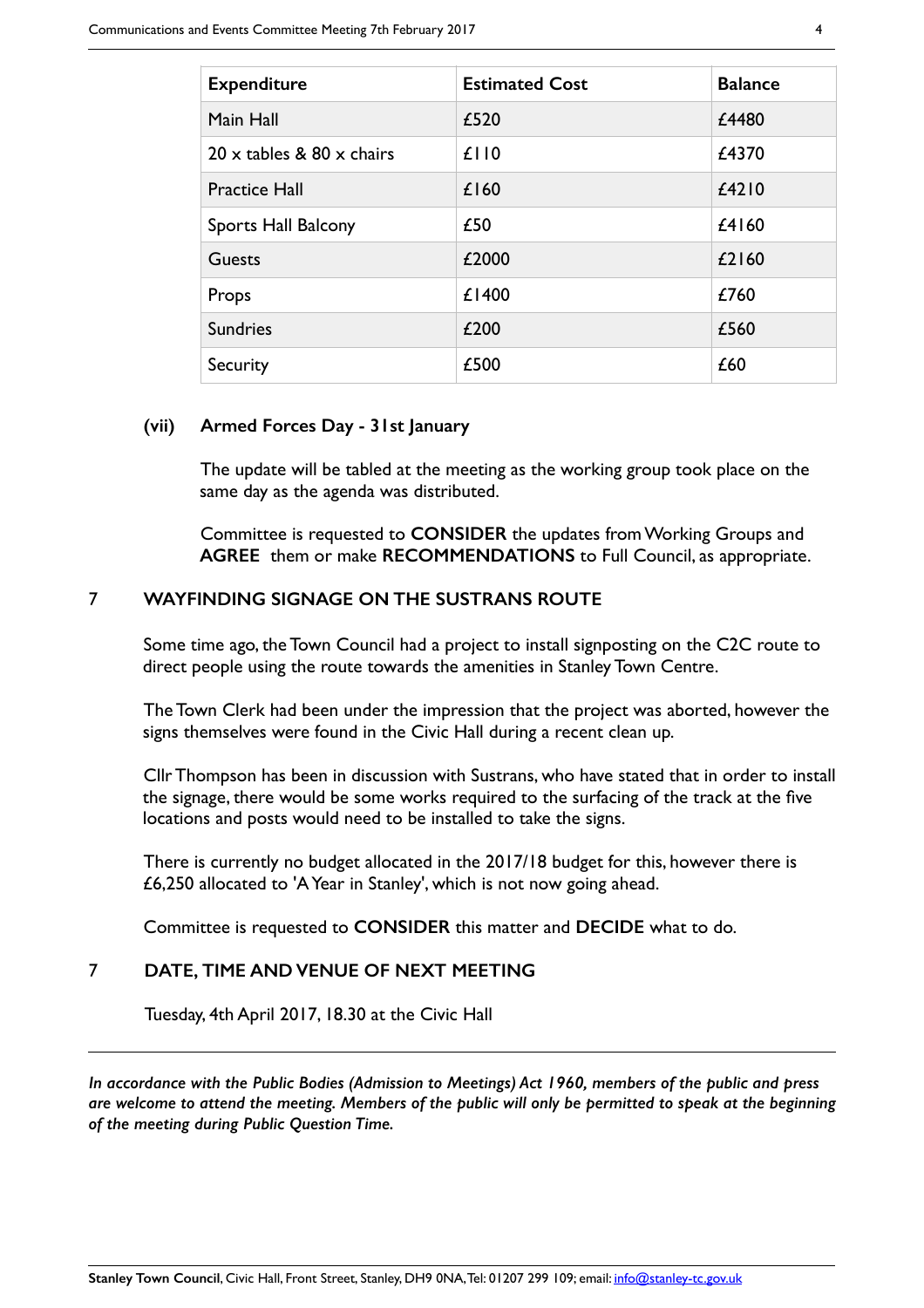**MINUTES** of the **COMMUNICATIONS AND EVENTS COMMITTEE MEETING OF STANLEY TOWN COUNCIL** held at Stanley Civic Hall, Front Street, Stanley on Tuesday 10th January 2017 at 6.30pm

**PRESENT:** Cllr D Mills\* Cllr M Wilkinson Cllr C Bell Cllr D Tully Cllr D Walker Cllr R Ferris Cllr J Nicholson Cllr W Nixon Cllr G Graham

\*Chairman

**OFFICERS:** Alan Shaw (Town Clerk) Nicola James (PA to the Town Clerk) James Harper (Community Development Manager) Lee Brannigan (Civic Hall Events Manager)

**OTHERS IN ATTENDANCE:** Simon Green

### 252 **APOLOGIES FOR ABSENCE**

Apologies received from Cllr D McMahon were accepted by the committee.

#### 253 **DECLARATIONS OF INTEREST**

None.

# 254 **PROCEDURAL AND APPROPRIATE ANNOUNCEMENTS FROM THE CHAIRMAN OR TOWN CLERK**

No one was recording the meeting. Councillor Geoff Graham was co-opted to the Committee at his request.

#### 255 **PUBLIC PARTICIPATION**

There were no written questions and no questions from public in attendance.

#### 256 **CONFIRMATION OF MINUTES**

Members **APPROVED** the minutes of the meeting held on 4th October 2016.

#### 257 **REVIEW OF EVENTS DELIVERED SINCE LAST MEETING**

**(i) Chairman's Awards** 

Members expressed the view that the catering for the Chairman's Awards was very poor, however in all other respects they were very pleased with the format and delivery of the event.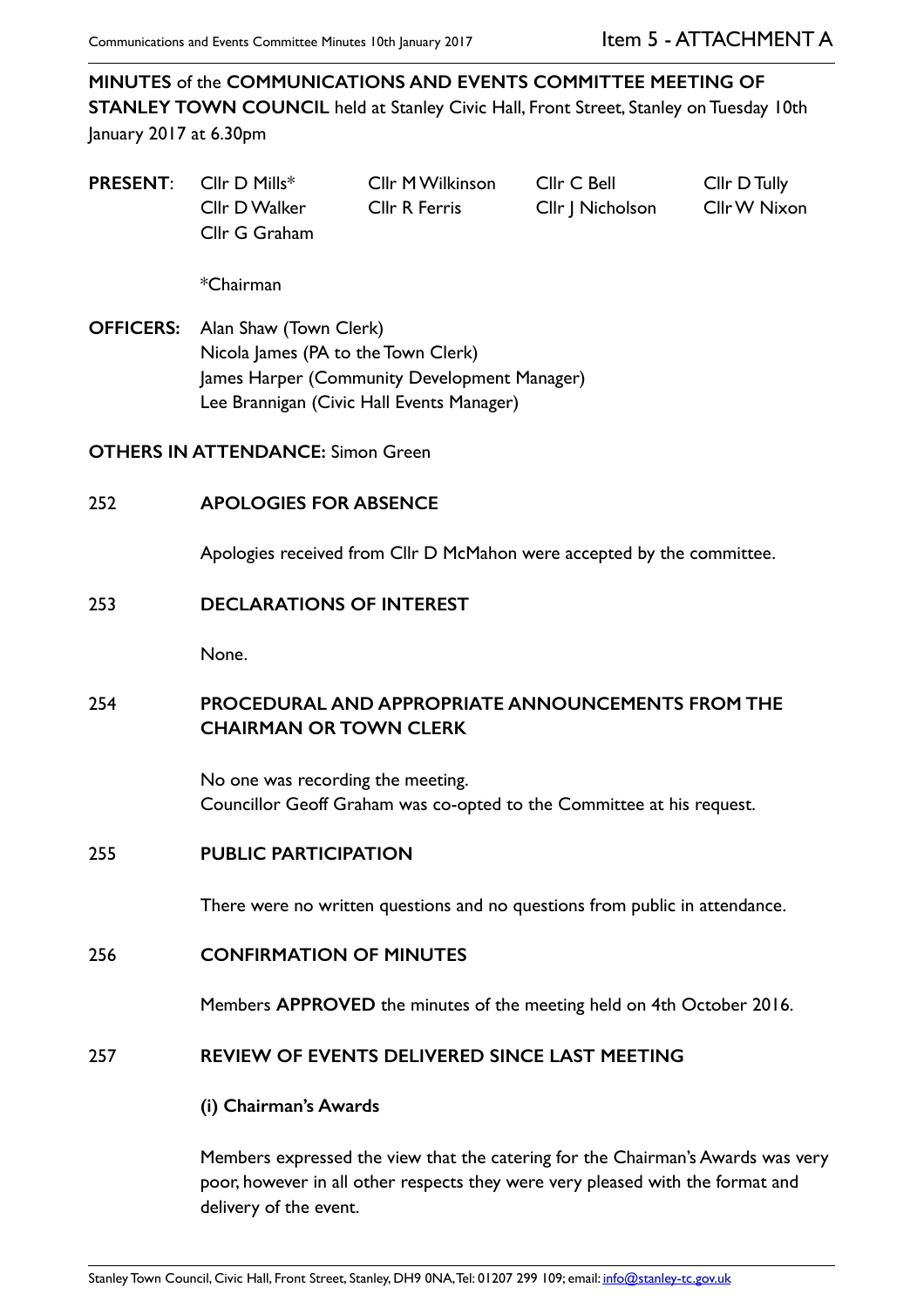It was **RESOLVED** that the Awards should be held towards the end of the Chairman's time in office, therefore there will be no Chairman's Awards in 2017 and the next Chairman's awards for 2017/18 will be held in March 2018.

## **(ii) Christmas Decorations**

Members agreed that the service from Seasonal Group was unsatisfactory. Some lights were not put up this year, even though they had all the locations from year 1. Some lights had failed, some commando boxes were not working. Seasonal Group should test commando boxes when lights go up.

The Clerk noted that issues will be brought up in a meeting with Seasonal Group. The Community Development Manager advised members that during the recent high winds, a total of 6 decorations in the Front Street came down on Front Street as the welding or brackets snapped.

Members praised DCC for the erection of the Christmas Tree and the switch on. The Community Development Manager advised members that after the purchase of additional lights, the cost of repairs, and the cost of DCC erecting the tree, £27,000 of the £30,000 budget allocated has been spent.

### **(iii) Lights Switch On/ Market**

Members agreed that the Switch On and Market events has been a success and that events for future years should follow this format. For 2017 they would like to see the event expanded with more stalls,/ traders, and to explore the possibility of the Market being spread over more days.

# **(iv) Christmas Fayre/ Santa's Grotto**

Members thought that the Christmas Fayre in the Civic Hall needed refreshing and that the Grotto was very quiet, this should be advertised better and earlier for 2017. It was also suggested that the Fayre in the Civic Hall could have a different theme and be held at a different time, if there is going to be a Christmas Market on the Front Street.

#### **(v) Chairman's Carol Service**

Members enjoyed the Carol Service and asked for it to be better publicised in 2017. The date for the Service should be set earlier so that publicity can be arranged.

#### **(vi) Pantomime**

The Civic Hall Events Manager noted that there were 17 performances of Aladdin in total. Some schools have already pre-booked for this years pantomime. In total the pantomime made a profit of £2600.

Members enjoyed the pantomime and thanked the cast for their hard work.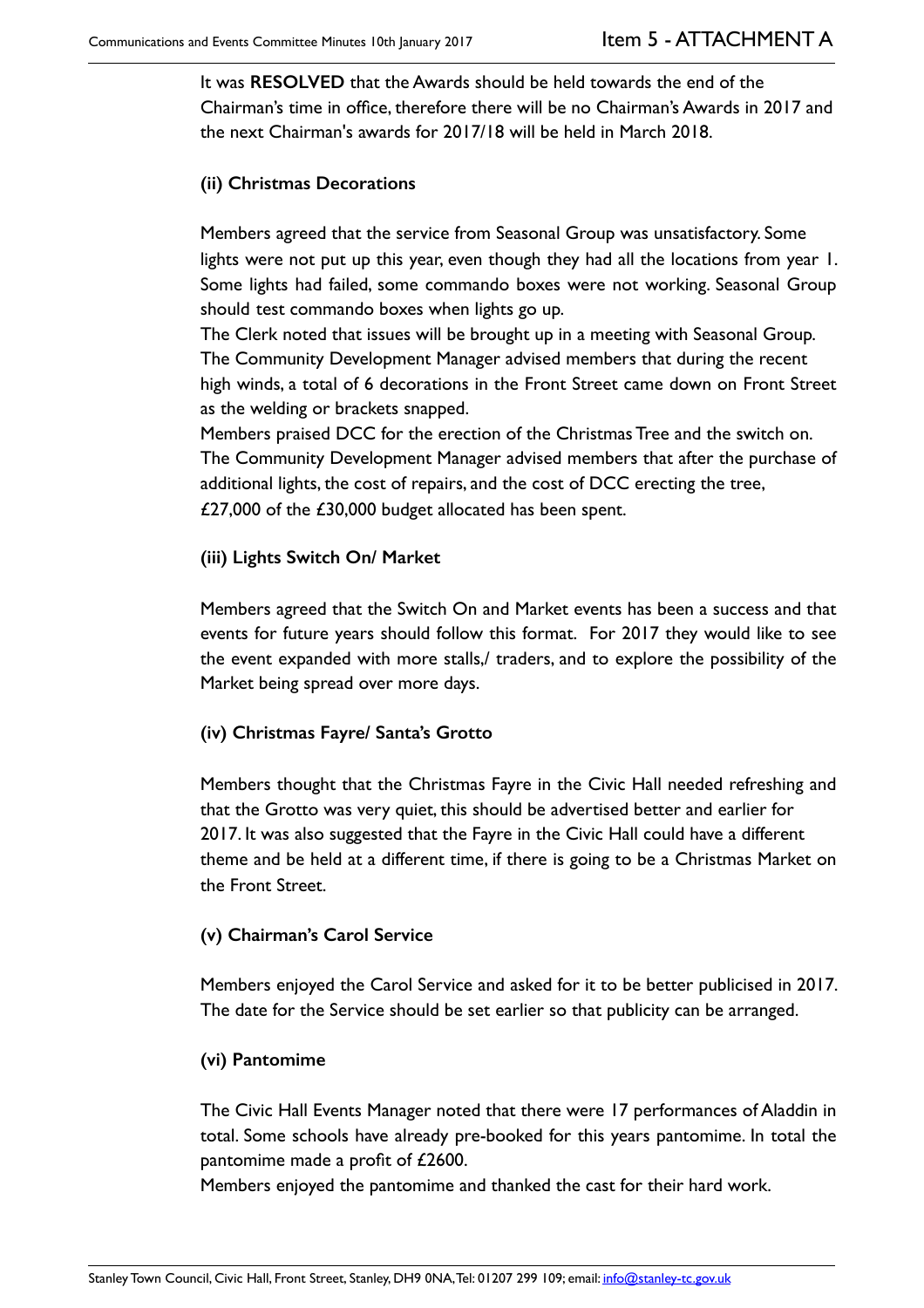The Events Manager requested that no other groups be allowed to do pantomimes while the Civic Hall has their pantomime on. Members **AGREED** this was a good idea, that only the pro pantomime should be held over Christmas.

### 258 **ESTABLISHMENT OF WORKING GROUPS**

Members put their names forward to be on the following working groups for the following projects:

| Project                               | <b>Budget</b> | <b>Lead Officer</b>             | <b>Members</b>                                                           |
|---------------------------------------|---------------|---------------------------------|--------------------------------------------------------------------------|
| <b>Music Festival</b>                 | £5,000        | Lee Brannigan &<br>Alan Shaw    | R Harrison, D Mills,<br>M Wilkinson                                      |
| <b>Firework Festival</b>              | £15,000       | James Harper                    | J Nicholson, R<br>Ferris, C Bell, D<br>Walker                            |
| <b>Christmas Festival</b>             | £10,000       | James Harper & Lee<br>Brannigan | J Nicholson, C Bell,<br>R Ferris, B Nixon, M<br>Wilkinson, R<br>Harrison |
| <b>Play in the Park</b>               | £15,000       | Nicola James                    | C Bell, R Ferris, M<br>Wilkinson                                         |
| <b>Armed Forces Day</b>               | £4,000        | James Harper                    | G Graham, R<br>Harrison, B Nixon, D<br>Tully, J Nicholson                |
| <b>Moria Con</b>                      | £5,000        | Nicola James                    | D Mills, D McMahon                                                       |
| <b>Community</b><br><b>Newsletter</b> | £15,000       | Alan Shaw                       | M Wilkinson, C Bell,<br>D Walker, R Ferris, R<br>Harrison                |
| A Year in Stanley                     | £6,250        | Alan Shaw                       | D Mills, D Walker                                                        |
| <b>Remembrance</b><br><b>Services</b> | £400          | James Harper                    | B Nixon, J<br>Nicholson, C Bell                                          |
| <b>Blue Plaque</b><br><b>Scheme</b>   | £1,200        | James Harper                    | M Wilkinson                                                              |

#### 259 **ASSET TRANSFER**

The Town Clerk asked members to consider the comms strategy which should be followed in relation to the freehold acquisition of the Front Street offices and the asset transfer of Annfield Plain Community Room.

Committee **RECOMMEND** that the Clerk produce a draft statement for the public, to be approved at Full Council.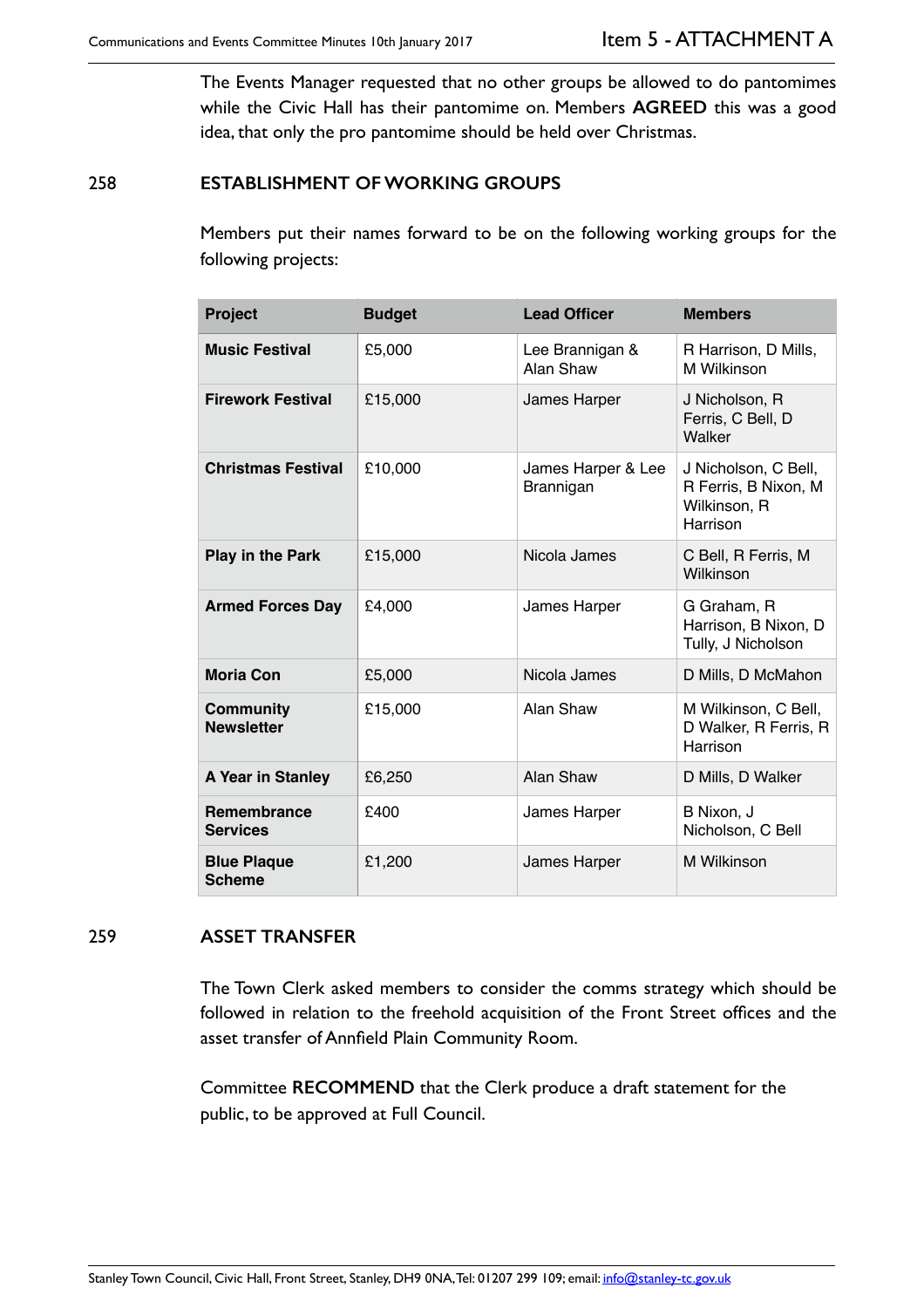#### 260 **CIVIC HALL - MARKETING STRATEGY**

The Civic Hall Events Manager advised that the Civic Hall has issues marketing the building and the theatre to an appropriate audience. As the budget is limited, the Events Manager suggested organising publicity stunts, inviting local press to some shows and doing leaflet drops.

Members suggested contacting Made in Tyne & Wear and promoting the Civic Hall at our Play in the Park and Armed Forces events.

Members also **AGREED** that the building should be marketed as the Civic Hall rather than the Alun Armstrong Theatre to avoid public confusion.

#### 261 **DATE, TIME AND VENUE OF NEXT MEETING**

Tuesday 7th February 2017, 18:30 at the Civic Hall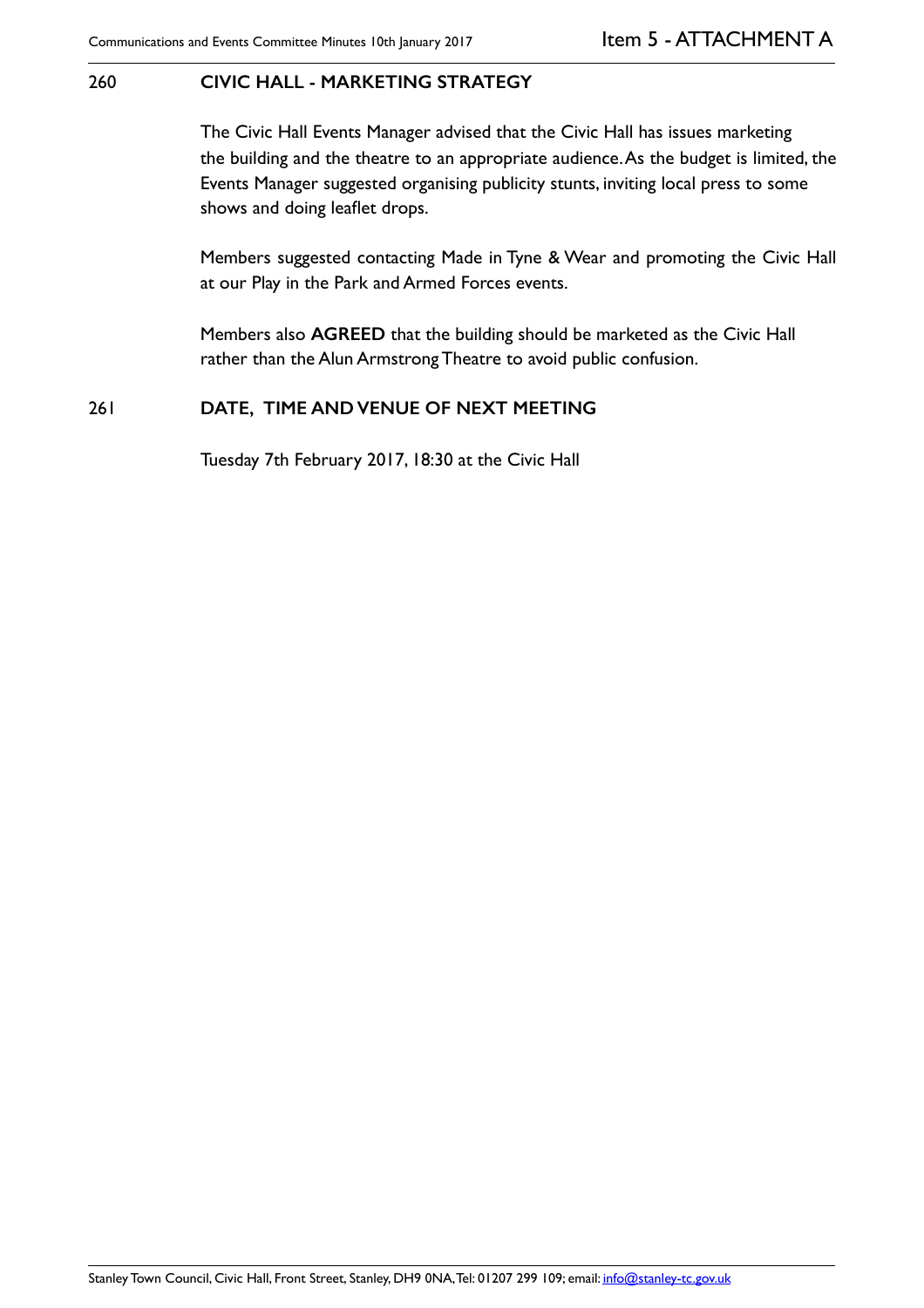# **STANLEY TOWN COUNCIL HERITAGE PLAQUE SCHEME**

The Town Council has launched a Heritage Plaque Scheme to recognise important people who have lived here in Stanley over the centuries and important places and events in the Town's history.

# **History of Heritage Plaques**

The original 'Blue' Plaque scheme in London was first proposed in 1863 in the House of Commons by William Ewart MP. It gained immediate support and by 1866 the Society of Arts (which later became the Royal Society of Arts) had founded what we would recognise as the Blue Plaques scheme today.

Benjamin Franklin, David Garrick and Lord Nelson were all among the first to be considered for the honour, but the first plaque, erected in 1867, commemorated the poet Lord Byron at his birthplace, 24 Holles Street, Cavendish Square, London.

From the outset the scheme aimed to celebrate the link between people and buildings. The form of a building can say a great deal about the character of the person who lived or worked there; indeed, buildings that may be quite unexceptional architecturally have been preserved because of their important associations, thanks to the Blue Plaques scheme. Blue Plaques do not offer any kind of special protection to buildings, but they do raise awareness of their historical significance and can therefore assist in their preservation.

### **How to Nominate a Location**

To nominate a location for a Heritage Plaque, please Contact Us with details of where you would like the plaque to be sited and why, having regard to the Criteria detailed on this page. Where possible, please give details of relevant historical references that evidence the association with the location.

The procedure that will be followed on receipt of a nomination is detailed here.

The Town Council would like to thank Loughton Town Council for sharing the details of their successful Blue Plaque Scheme which we have modelled ours on. For more information about the Loughton Scheme, please check their website

# **CRITERIA FOR GRANTING HERITAGE PLAQUES**

# **1 In the case of a single person**

(i) If the person was eminent in his or her field and is listed in appropriate general national biographical sources for the period; for instance, the Dictionary/New Dictionary of National Biography, Who's Who/Who Was Who, Men and Women of the Time, the Times Obituary, or recognised specialist biographical sources, and had a significant connection with one or more places in Stanley, such as a residence of five years, place of birth, place of business etc.,